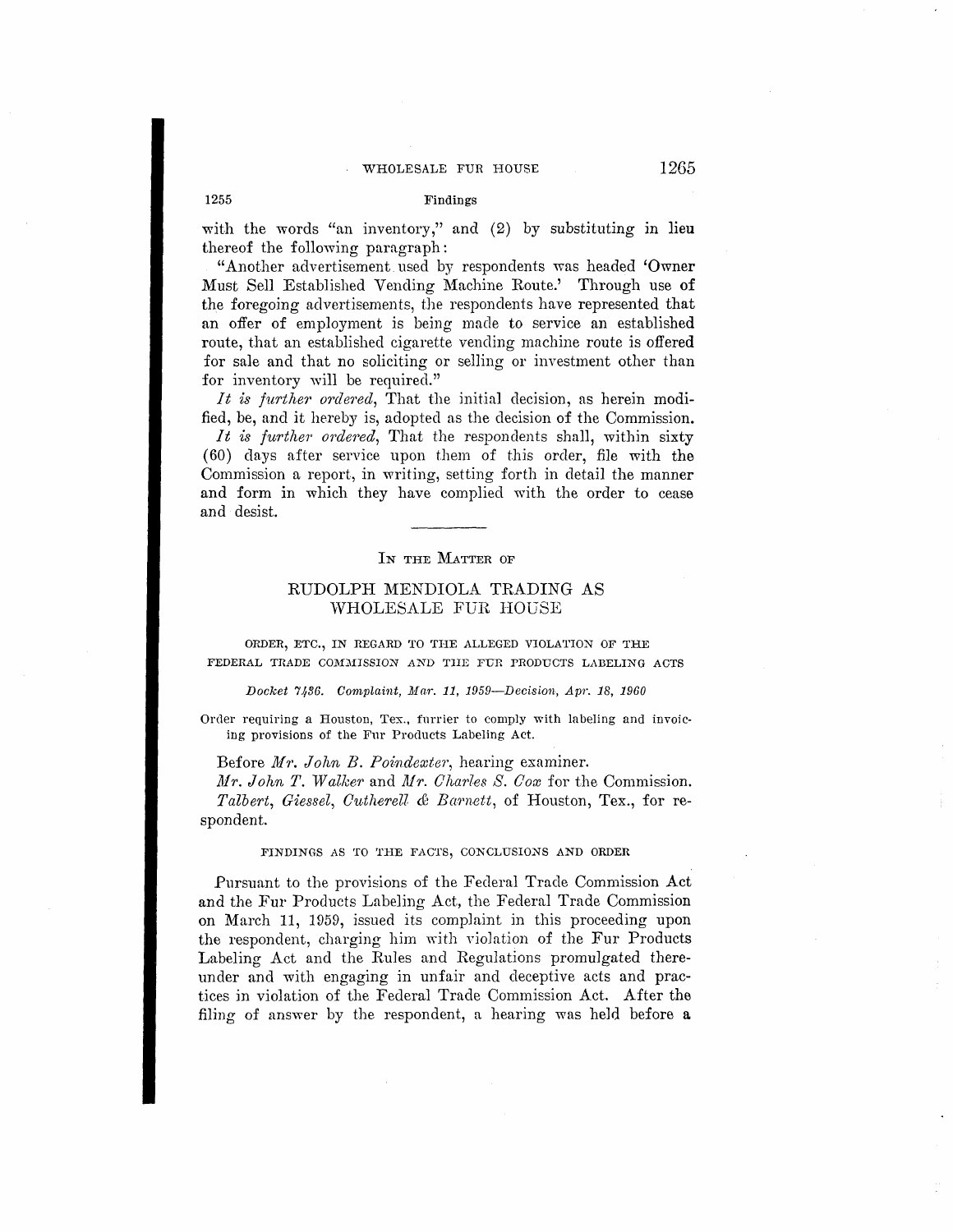# 1266 FEDERAL TRADE COMMISSION DECISIONS

### Conclnsions 56 F.T.C.

hearing examiner of the Commission and testimony and other evidence were received into the record. On February 17, 1960, the hearing examiner filed an initial decision.

The Commission, upon its review thereof, having vacated and set aside such initial decision, further finds that this proceeding is in the interest of the public and now makes its findings as to the facts, conclusions drawn therefrom, and order, the same to be in lieu of those contained in said initial decision.

# **FINDINGS AS TO THE FACTS**

1. The respondent, Rudolph Mendiola, is an individual trading as Wholesale Fur House. During the period to which the testimony in this proceeding relates, his office and principal place of business was located at 612 Caroline Street, Houston, Texas.

2. Subsequent to the effective date of the Fur Products Labeling Act on August 9, 1952, respondent has engaged in the retailing **of**  fur garments. Many of his garments were made in whole or part of fur which had been shipped and received in commerce, as the terms "commerce" and "fur" are defined in the Fur Products Labeling Act. Such articles accordingly constituted fur products subject to that Act. Unless otherwise stated, the term "fur products" as hereafter used refers to that category of the respondent's merchandise.

3. Certain of the fur products were misbranded in violation of the Fur Products Labeling Act in that information required under Section  $4(2)$  of said  $\overline{\text{Act}}$  was set forth in handwriting on the respondent's labels in violation of Rule  $29(b)$  of the Rules and Regulations promulgated by the Commission under said Act.

4. Certain of said fur products were falsely and deceptively invoiced within the intent and meaning of Section  $5(b)(1)$  of the aforesaid Act in that the invoices issued by the respondent did not show the name of the country of origin of the imported furs contained in such fur products as required by subsection (F) thereof.

Another of said fur products was false]y and deceptively invoiced in violation of the Fur Products Labeling Act in that no item number for that product was set forth on the respondent's sales invoice as prescribed by Rule 40 of said Rules and Regulations.

### **CONCLUSIONS**

The acts and practices of respondent, as hereinabove found, are in violation of the Fur Products Labeling Act and the Rules and Regulations promulgated thereunder, and are to the prejudice and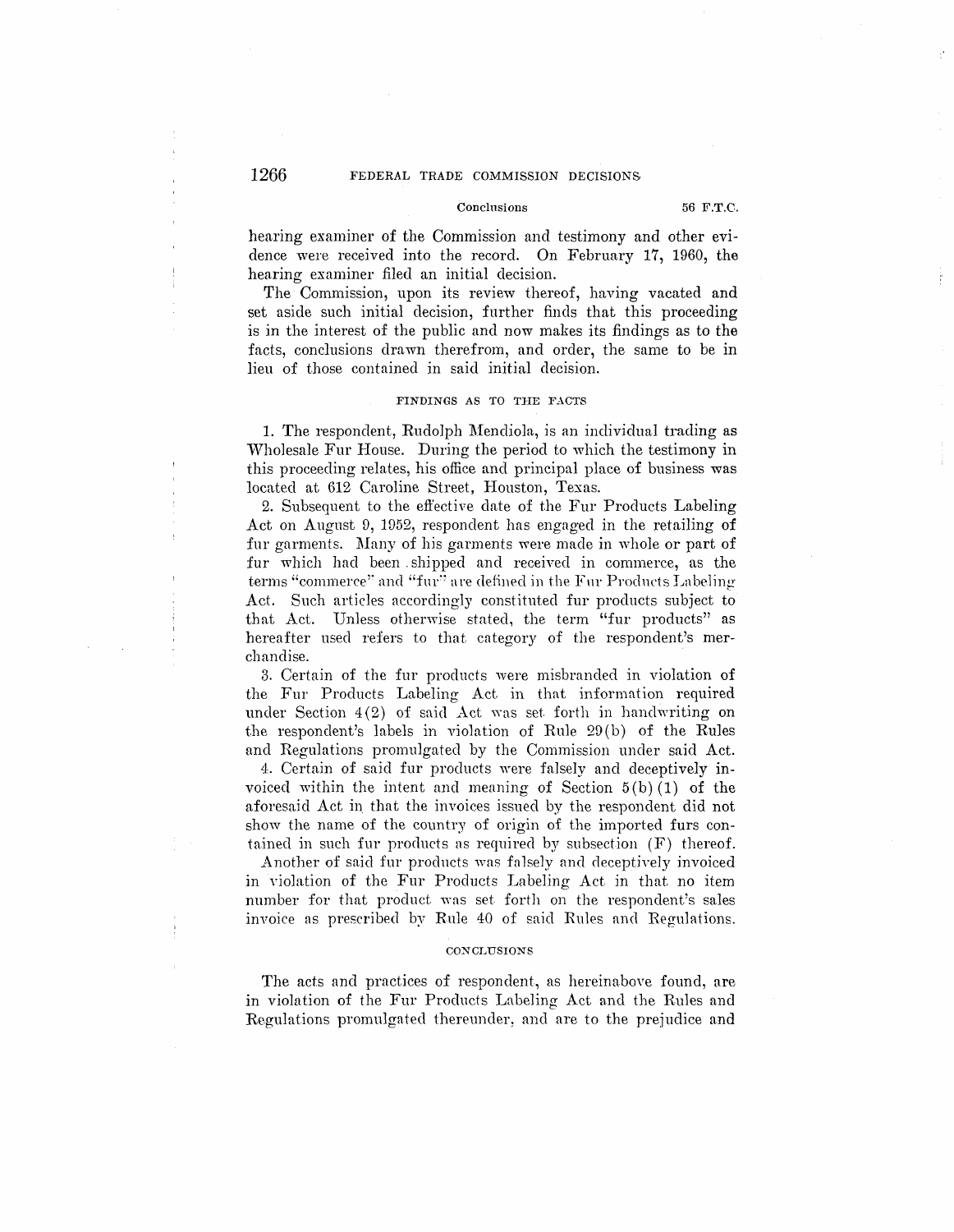# WHOLESALE FUR HOUSE 1267

# 1265 **Order**

injury of the public and constitute unfair and deceptive acts and practices, in commerce, within the intent and meaning of the Federal Trade Commission Act.

The record, however, does not support informed determinations that the acts and practices challenged in paragraphs  $3, 4(a)$  (b) (d) and  $6(a)$  of the complaint, were engaged in by the respondent in connection with the marketing of products subject to the **Fur**  Products Labeling Act. These latter charges are accordingly being dismissed for Jack of jurisdiction.

Paragraphs 7 through 10 of the complaint alleged interstate dissemination by respondent of advertisements which failed to supply the information required by the Fur Products Labeling Act and which misrepresented, among other things, the regular prices for the garments as reduced prices; and paragraph 11 in effect charged failure to maintain adequate records disclosing the bases for the pricing claims thus advertised in commerce. The record, however, does not support the allegations that such products were advertised in commerce, as "commerce'' is defined in the Fur Products Labeling Act. These charges of the complaint likewise are being dismissed.

### **OllDEH**

*It is ordered*, That Rudolph Mendiola, an individual, trading as Wholesale Fur House, or under any other name, and respondent's representatives, agents and employees, directly or through any corporate or other device, in connection with the introduction into commerce, or the sale, advertising, or offering for sale, in commerce, or the transportation or distribution, in commerce, of fur products, or in connection with the sale, advertising, offering for sale, transportation, or distribution of fur products which are made in whole or in part of fnr which has been shipped and received in commerce, as "commerce," "fur" and "fur product" are defined in the Fur Products Labeling Act, do forthwith cease and desist from:

1. Misbranding fur products by setting forth on labels affixed to fur products information required under Section  $4(2)$  of the Fur Products Labeling Act and the Rules and Regulations promulgated thereunder in handwriting.

2. Falsely or deceptively invoicing fur products by failing to furnish to purchasers of fur products an invoice showing:

**(A) All** the information required to be disclosed by each of the subsections of Section 5(b) (1) of the Fur Products Labeling Act.

(B) The item number or mark assigned to a fur product.

*It is further ordered,* That the a11egations contained in para-